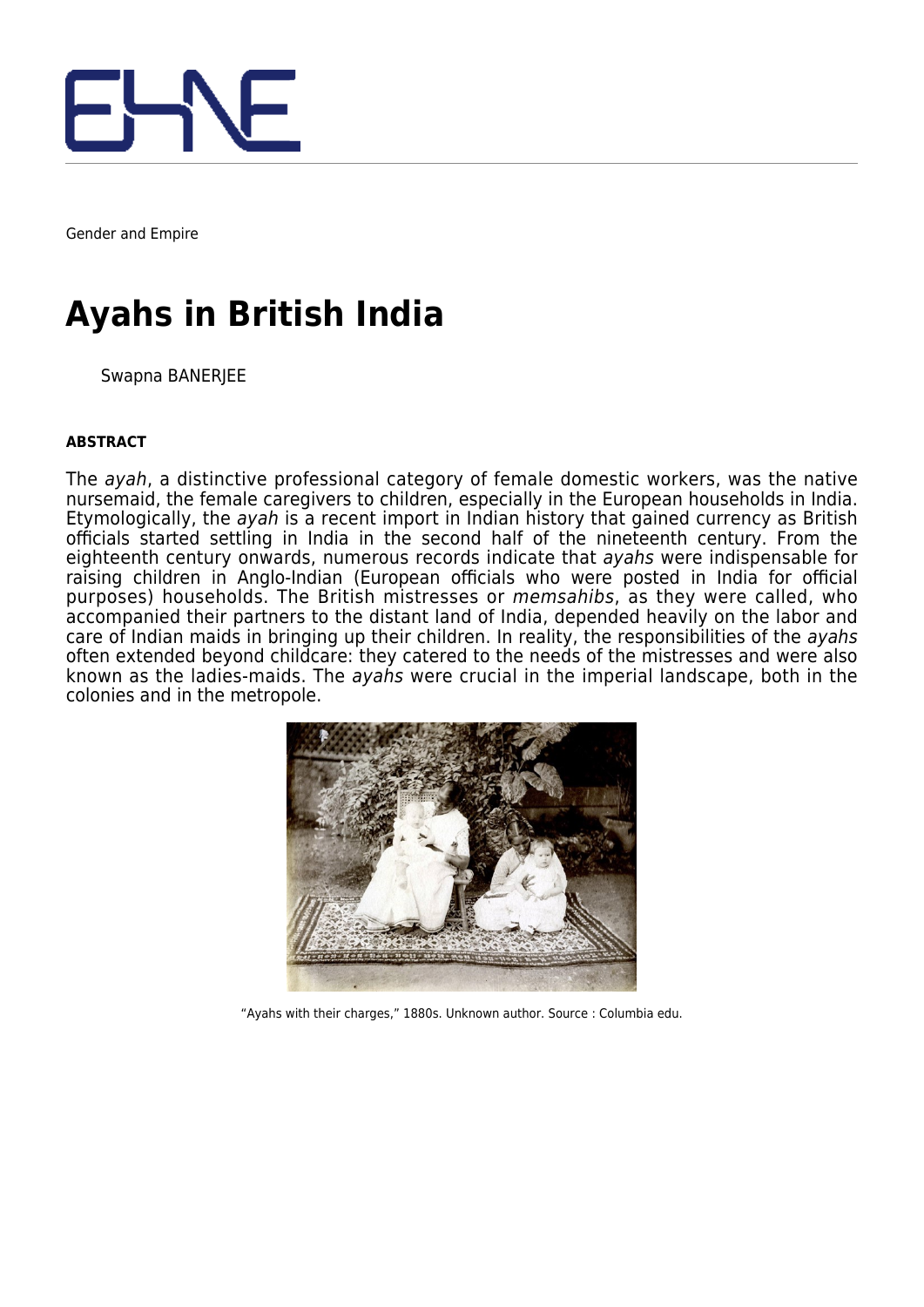

Johan Zoffany (1733-1810), "Colonel Blair with his Family and an Indian Ayah," 1786. © Tate.



Joshua Reynolds, "The Children of Edward Holden Cruttenden," 1759. Source : World oHistory Commons.

## **Colonial Domesticity: the** *Ayahs* **in European Households**

In contemporary India, ayah is a popular term, referring to female caregivers for children and elderly in hospitals and households. But historically, the word ayah conjures up a complex picture of mixed-race, hierarchical, gendered relationships that prevailed in India since the advent of the Europeans. In the early-eighteenth century the majority of the female household workers who served the employees of the Dutch and the British East India Company, especially around the province of Bengal, the hub of British commercial and administrative activities, were not necessarily native women from India. Some of them were former slaves who came from various Asian coastal areas along the Indian Ocean. After they got manumitted, they entered the fold of the free Christian or Portuguese communities of the settlements and hired themselves as household laborers. These early connections help explain the use of the term 'ayah', derived from the Portuguese cognate "aia" (meaning mother, tutor, governess), to designate women caregivers in Anglo-Indian families.

During the colonial period, ayahs constituted a mobile workforce. They came mostly from the Indian countryside to work in the domiciled households of the Europeans – and sometimes the wealthy Indians – living in the major cities of Calcutta, Lucknow, Kanpur. They also crossed the "dark waters" (kalapani) to make a living either as indentured servants, coolie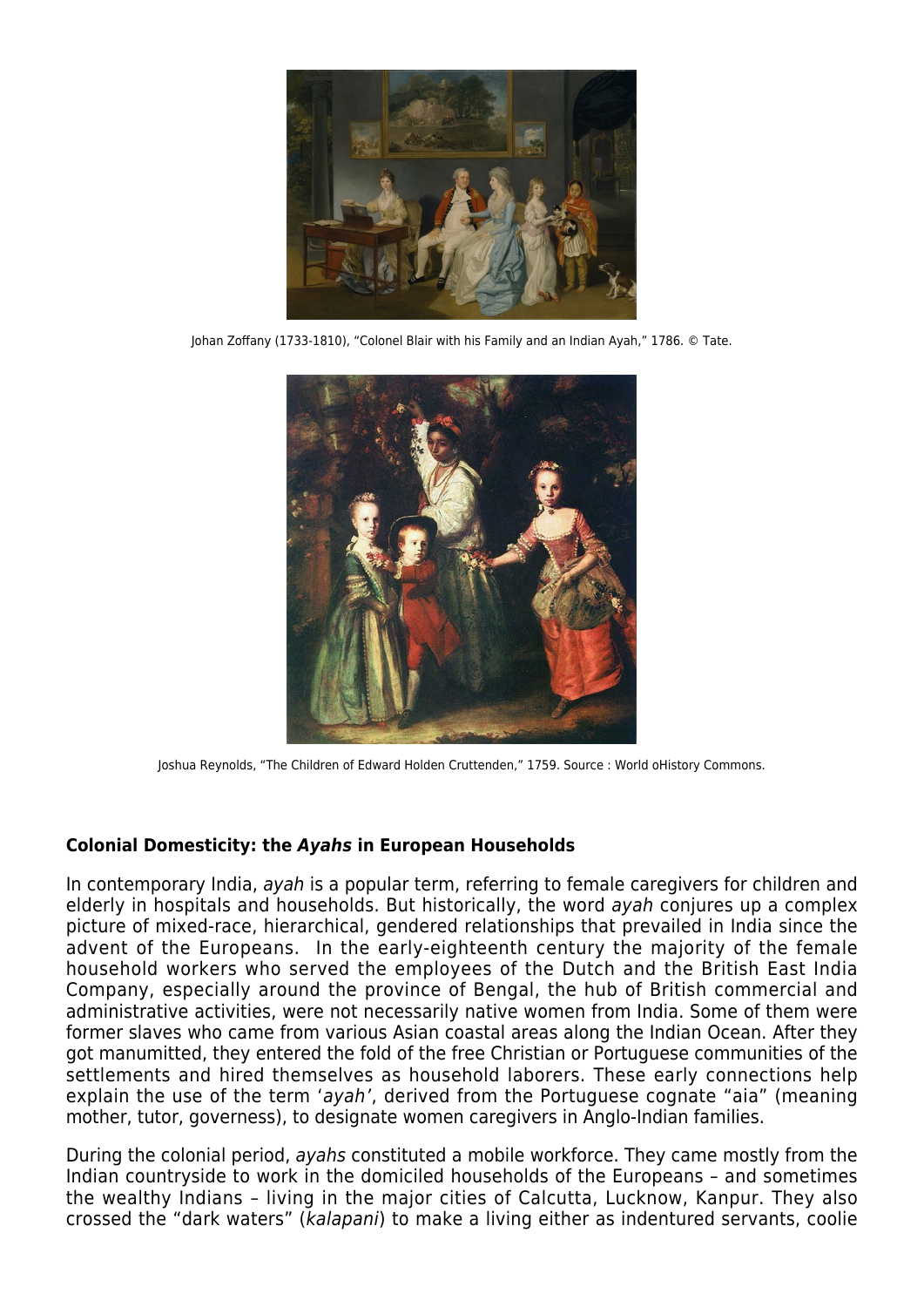women, or as caregivers on board. Some ayahs hired themselves to mind children during the passage of European/British and Indian families to England and back. On board, they were in complete charge of children, of the baggage, as well as of the mistress. Good ayahs were not only meant to be clean, trustworthy, and good with children, they were meant to be good nurses and expert sailors as well.

Colonial records indicate that the early ayahs were mostly of mixed descent. Born of a European father and an Indian mother, they were raised in the household of their birth and trained for service. Religiously, the majority of the ayahs were Hindus and Muslims but those of mixed or European descent were Christians. As depicted in multiple sources, the ayahs were acutely sensitive of their caste status and practices. It was a marker of their respectability and social status.

### **Representations of** *Ayahs*

As a small yet crucial occupational group, *avahs* appear in various visual and textual sources. The earliest depictions of ayahs were in paintings drawn by well-known artists who captured the lives of European and British officials posted in India (See Figures 2 and 3). Numerous photographs, portraits, postcards, and illustrations capture both the "actual" physical appearance of the ayahs and their representation as the exoticized, desexualized "other." Ayahs occupied a special place in colonial and imperial imaginaries. In diaries, memoirs, letters, and fictions, children of British officials who grew up in India memorialized their native caregivers who fed them, cleaned them, played with them, told them stories, sang lullabies, and put them to sleep. In contrast to the sentimentalization in personal memories and the heightened differences and ornamentation depicted in images and portraits, in everyday interaction the ayahs were serious subjects of contempt, caution, and ire. British official handbooks, manuals, and medical texts described them as lazy, inefficient, dirty, and corrupt. Government records, such as account registers and wills, documented ayahs' wages and inheritances, whereas passport applications and passengers' lists of ships mapped their movements overseas. Last but not the least, court cases and trials recorded the testimonies of ayahs themselves. Although the number of ayahs was significantly lower compared to male servants (the ratio of female to male was 1:6), the salaries of the ayahs ranked in the upper-middle range -- Rupees 6-12 per month, as opposed to Rs. 10-12 paid to the higherranking male servants such as butlers and accountants. The higher salary of the ayahs, no matter what caste they belonged to, was indicative of their higher status as caregivers, and also reflected their inter-personal relationship with their employers, their negotiating skills, and their criticality in the Anglo-Indian households.

## **The** *Ayahs* **as "Intimate Others" and Agents**

The ayahs can be defined as "marginalized insiders" and "intimate others" in Anglo-Indian homes since they provided the most intimate labours and were privy to the personal lives of their employers. Despite the condemnation of the ayahs as ignorant, unscrupulous, dirty, crafty, and devious, and their description as opium addicts who drugged European children in the nursery, the native nursemaid was the "most important personage in the Anglo-Indian nursery, one on whom very often the whole future health and happiness of the English child depend[ed]" (Kingscote, 1893). As these negative portrayals suggest, ayahs, far from being passive victims of oppression and elision, had a tremendous sense of agency and power that defied colonial authority. As the members of the Indian community who were in closest proximity with the Europeans, ayahs and other servants were active wage earners that frequently defied, sabotaged, and subverted their western employers. Their everyday acts of resistance often took forms of defying their employers' orders through foot dragging; pilfering; uncleanliness; and in extreme cases, stealthily using opium in pacifying the infants, sometimes leading to their deaths. In other instances, when ayahs travelled abroad with their employers, they used their situational agency to lodge complaint against their European employers, such as the cases of Thomasee and eighteen other servants serving the Browne